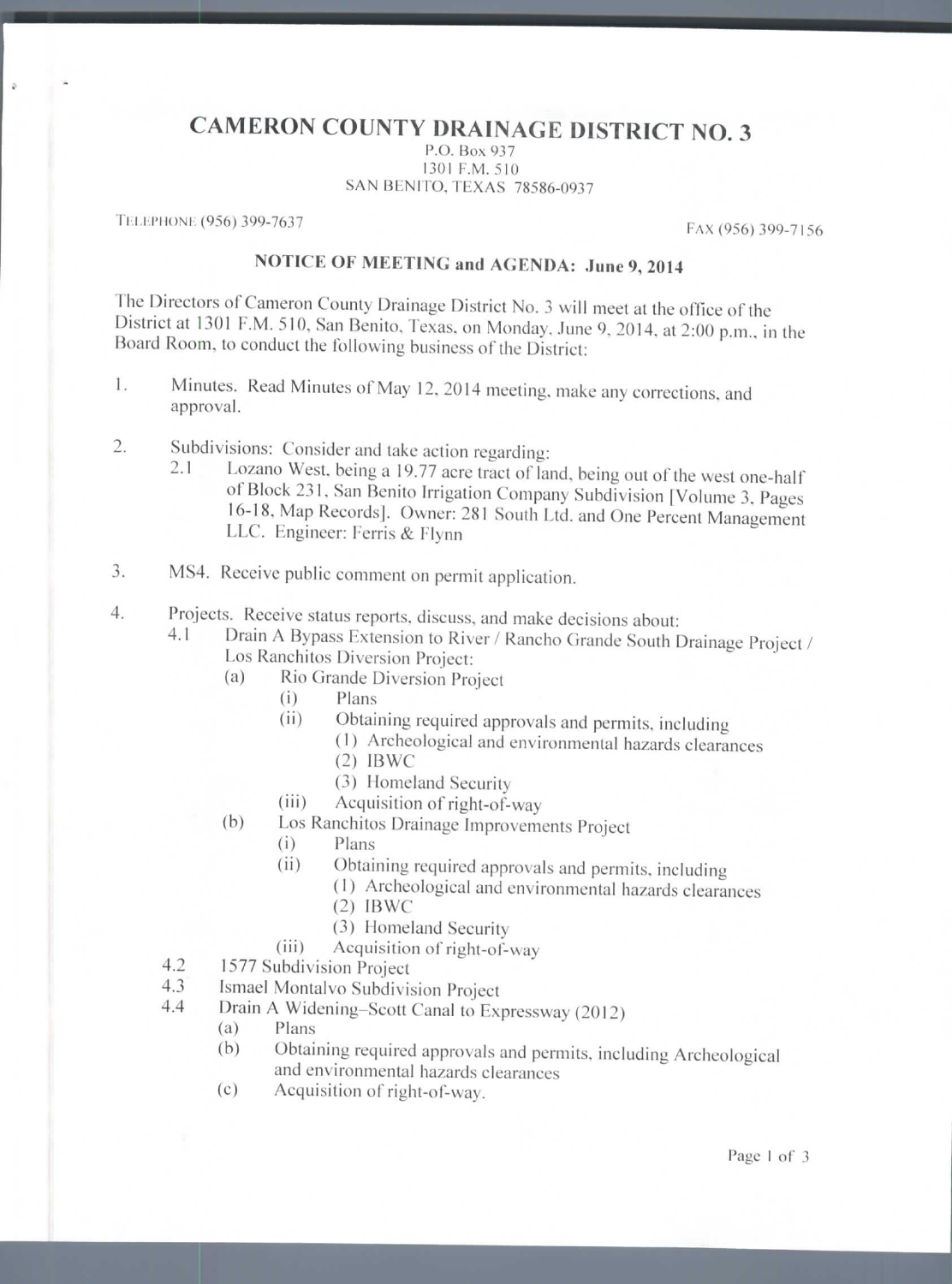- 4.5 Arroyo Gardens Pipeline Project
- 4.6 East Line Drain Relief Project (2012)
- 4.7 F-21 Outlet Drain and F-23 Outlet Drain Crossing Upgrades (FM 1846 & Irrigation canals)Drain E-l: Concrete line between Williams Road and Expressway 77/83.
- 4.8 Drain C / Drain C-Right: Upgrade of crossing at Nixon Road (at intersection of Lines 7 and V)
- 4.9 Receive reports on any other pending or proposed project
- 5. License Agreemcnts/Permits/lnterlocal Cooperation Contracts
	- 5.1 Brownsville PUB natural gas pipeline. Consider and take action on License Agreement for crossings of district facilities and the grant of right-of-way on District owned property.
	- 5.2 ERCOT Endorsed North Edinburg-Loma Alia 345 kV Transmission Line Project. Consider and take action on License Agreement for crossings of district facilities
	- 5.3 Drain B-5: City of San Benito Stookey Road extension. Status report on Interlocal Cooperation Contract
- 6. Rights-of-Way Donations:
	- 6.1 Blocks 27 and 30, Arroyo Gardens Subdivision, Unit No. 1 (Pawlik)
	- 6.2 Drains in Block 214 and 213, Randall Crane
	- 6.3 Drain in Block 231, San Benito Irrigation Co. Subdivision
	- 6.4 Drains in Share 22, Espiritu Santo Grant
- 7. Annexation. Territory north of Arroyo Gardens-receive status report
- 8. Reports. Receive reports and make decisions respecting the subject of such reports, including:
	- 8.1 Financial Report: Month of May
	- 8.2 Manager:
	- 8.3 Attorney:
	- 8.4 Engineer
	- 8.5 Drain Supervisor: Monthly report
	- 8.6 City of San Benito (if present)
- 9. Payment of accounts, wages, and directors services
	- 9.1 Ratification of checks issued since last meeting and before this meeting
	- 9.2 Issuance of checks this meeting
- 10. Executive session for discussion with attorney about status of pending litigation, and to seek attorney's advice concerning pending and contemplated litigation, and to discuss any other matter in which the duty of the District's attorney to the District, pursuant to the Code of Professional Responsibility of the State Bar of Texas, conflicts with the Open Meetings Act, pursuant to Texas Government Code Section 551.071. and action (in open meeting) on matters discussed in executive session:
- 11. Director's statement of service to district and adjournment